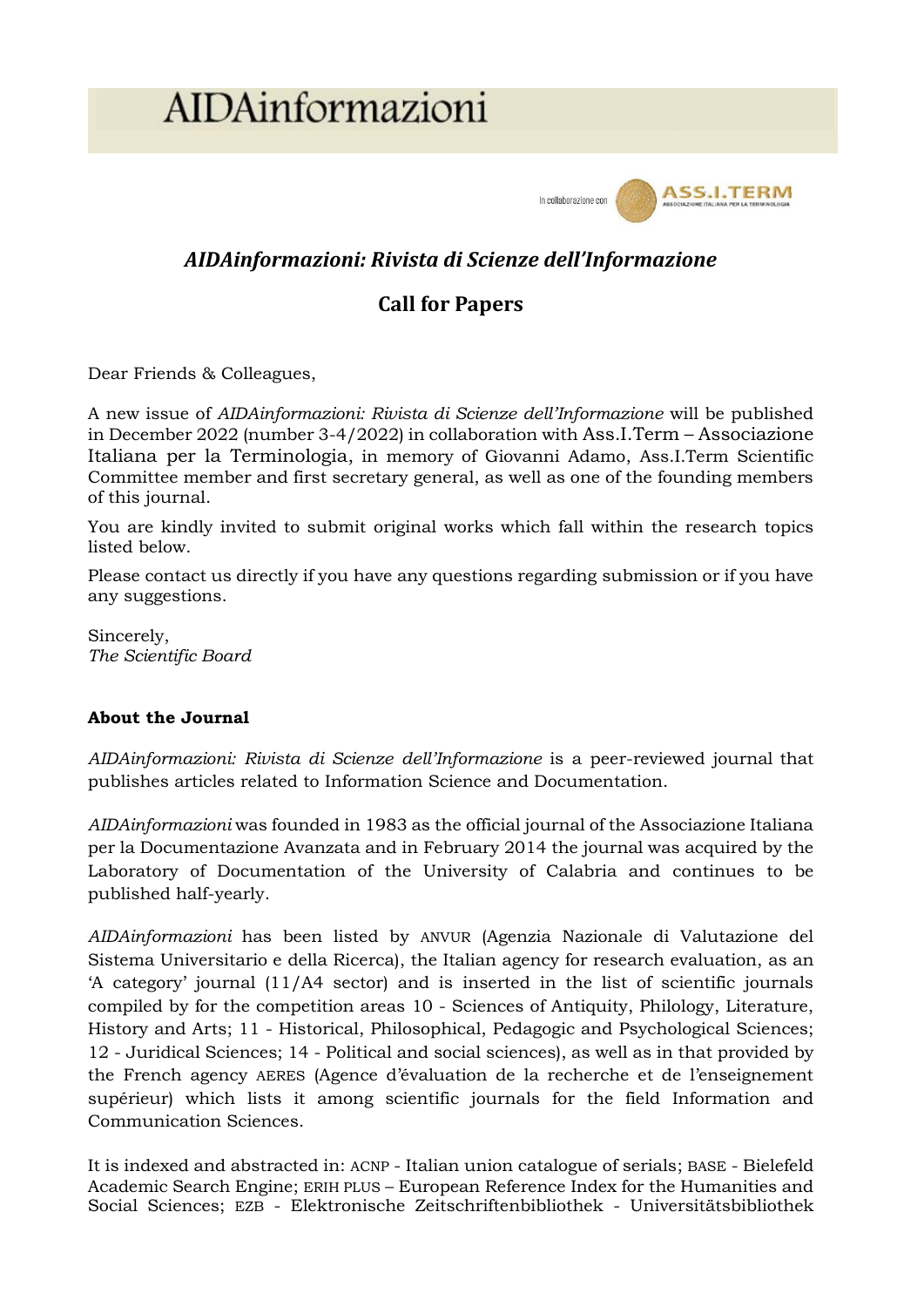Regensburg; Gateway Bayern; Italian Library Association- Italian Professional Literature; KVK - Karlsruhe Virtual Catalog; The Library Catalog of Georgetown University; SBN - Italian union catalogue; Summon™ - by SerialsSolutions; Ulrich's; UniCat – Union Catalogue of Belgian Libraries; Union Catalog of Canada; LIBRIS - Union Catalogue of Swedish Libraries; Worldcat.

*AIDAinformazioni* aims at promoting interdisciplinary studies along with cooperation and dialogue among professional profiles with different but interlinked competences. Papers may focus on theoretical issues, on methodological aspects and results obtained in research project activities, on the definition of original and innovative approaches, on state-of-the-art presentation, etc.

Concerning publication ethics, *AIDAinformazioni* refers to the COPE [\(Committee on](http://publicationethics.org/resources/guidelines)  [Publication Ethics\) Guidelines.](http://publicationethics.org/resources/guidelines)

## **Important dates:**

*N. 3-4/2022 (in memory of Giovanni Adamo)*

*Submission deadline*: **September 12, 2022**

*Acceptance notification*: **October 23, 2022**

*Camera ready*: **November 13, 2022**

*Publication date*: **December 2022**

Full papers must be electronically submitted in MS-Word format to the following [link.](https://www.aidainformazioni.it/index.php/aidainformazioni/submission) Admitted languages are Italian, English, French.

For full details please visit:<http://www.aidainformazioni.it/>

### **Topics**

Authors are encouraged to submit papers describing original, previously unpublished work, not currently under review by conferences or another journal, that fall under the following topics:

- $\checkmark$  Documentation science
- $\checkmark$  Information and Communication Sciences
- $\checkmark$  Library and Information Sciences
- ✓ Knowledge Organization and Management
- ✓ Terminology
- $\checkmark$  Statistical Text Analysis
- $\checkmark$  Computational Linguistics

Original research papers, experimental studies in specialized knowledge domains, case studies, methodological aspects and results obtained in applied research, state of the art presentations, etc. will be welcomed and considered for publication.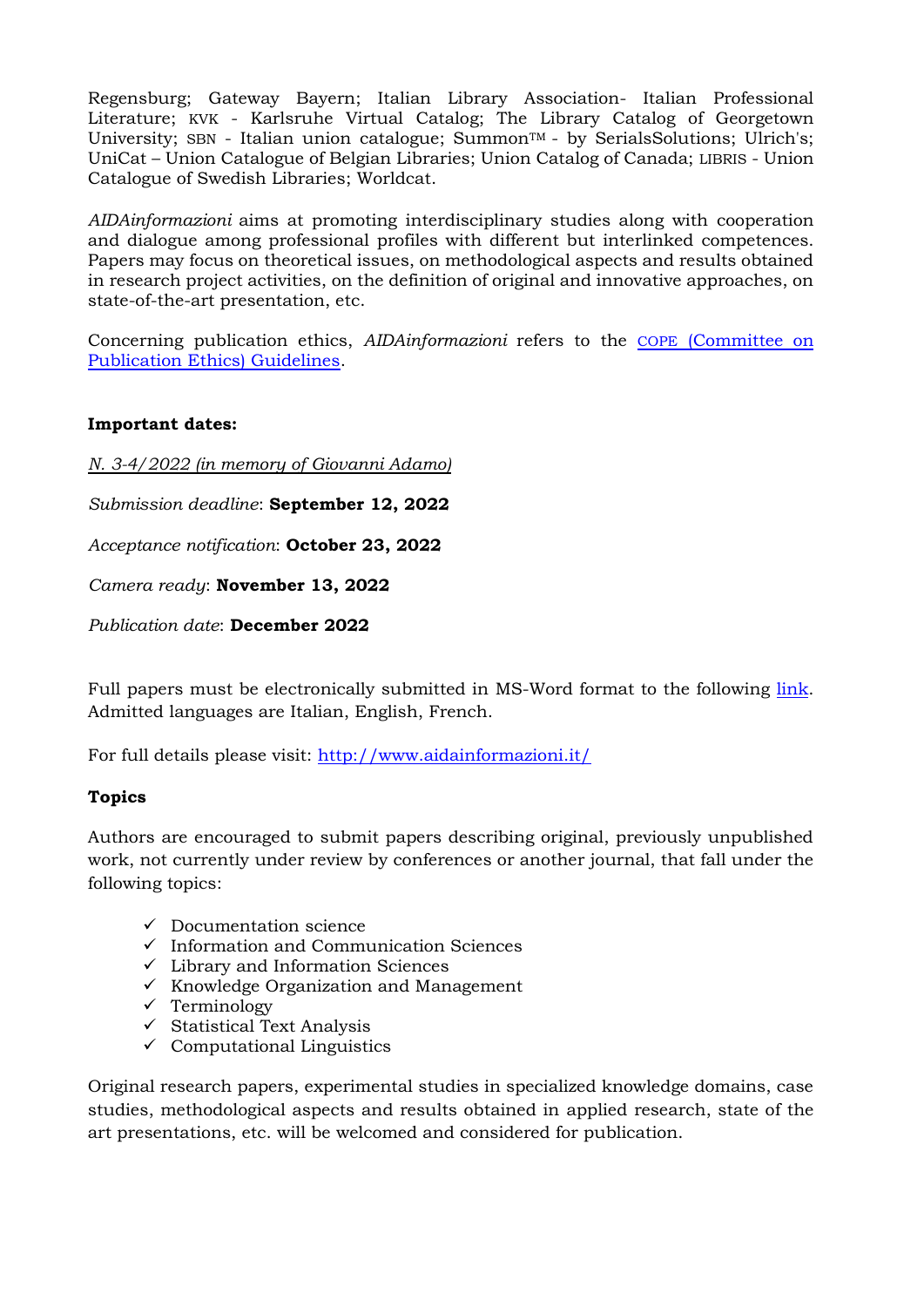# **Editorial Guidelines**

Papers must not exceed 15 pages, including figures, abstract and references.

Only those papers that respect the editorial guidelines will be considered for acceptance. It is the author's responsibility to ensure that their paper does not contain any errors.

Papers must necessarily contain the following elements:

- ✓ Title
- ✓ Author's name, affiliation (institution, town and country) and e-mail address
- $\checkmark$  Abstract (max 150 words in English)
- $\checkmark$  Keywords (max 5, in English)
- ✓ References

Please refer to the following sample paper format:

- ✓ Title
- $\checkmark$  Author's name, affiliation (institution, town and country) and e-mail address
- $\checkmark$  Abstract (max 150 words in English)
- $\checkmark$  Keywords (max 5, in English);
- ✓ Introduction
- $\checkmark$  State of the art
- $\checkmark$  Methodological approach
- $\checkmark$  Conclusion and future work
- ✓ References

When preparing your paper please refer to the <u>author [guidelines](https://www.aidainformazioni.it/index.php/aidainformazioni/norme)</u> which will be available on the journal website.

### **Peer review**

Papers will be evaluated according to double blind peer review system: papers received will be sent anonymously to two referees, selected based on their proved competence and experience in the topic of the submitted paper. To this end, authors are required to specify the main topic which their papers deal with.

Referees must choose one of the following recommendations: accept submission; accept with request of revision; resubmit for review (major revisions are requested); negative. In case of opposing opinions between referees, the final decision will be taken by the scientific committee.

Paper evaluation criteria are the following:

- ✓ Clarity
- $\checkmark$  Originality and innovativeness
- $\checkmark$  Completeness and coherence
- $\checkmark$  Knowledge of the literature
- ✓ Quality of research
- $\checkmark$  Implications and new insights for Information Science research and its application
- $\checkmark$  Relevance to the journal themes/topics